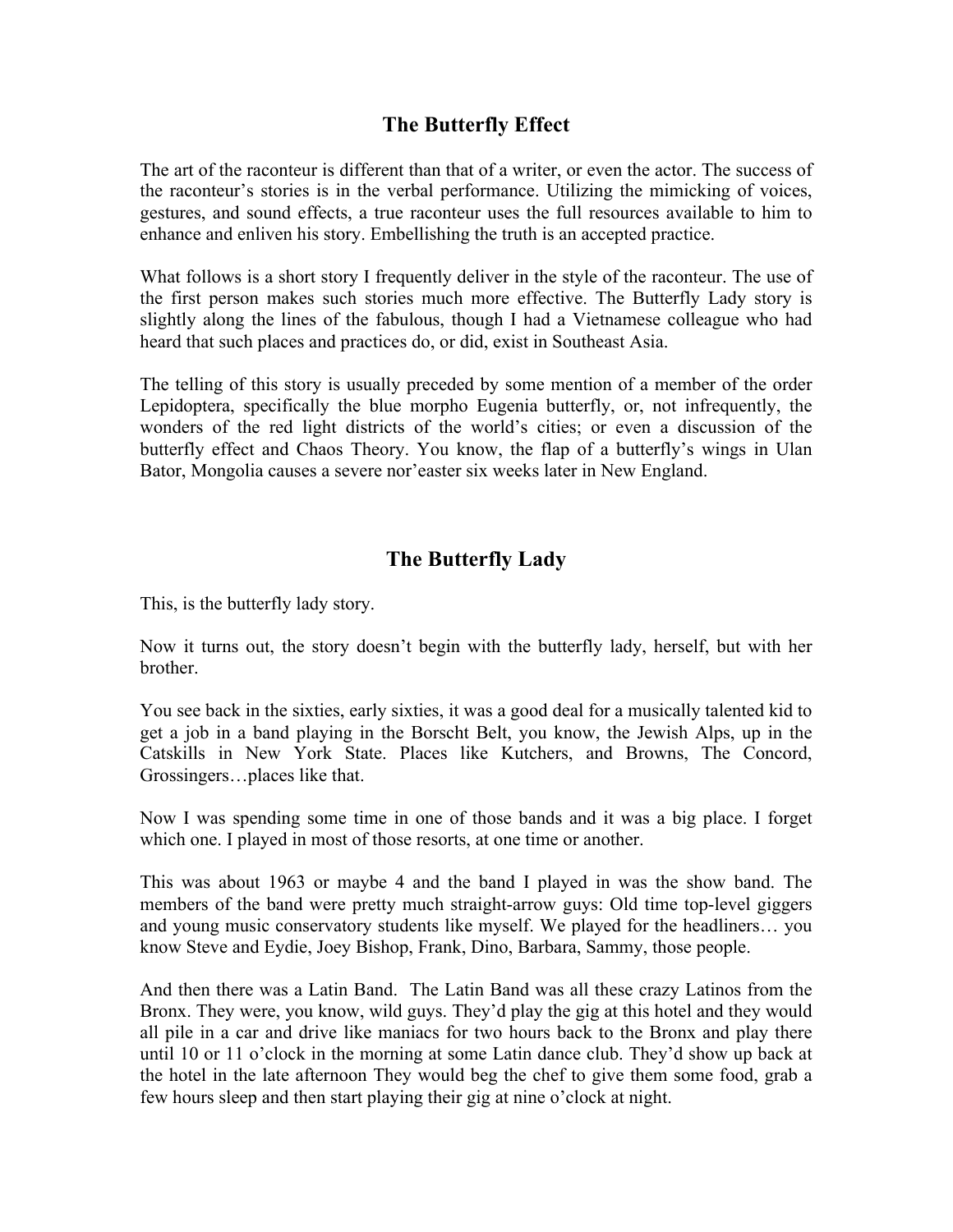Well, there was one guy in the Latin Band, who was not Puerto Rican, Cuban, Dominican, Venezuelan, or Latin anything. He was a Jewish guy named Aaron. And he was a really good flute player, an OK clarinet player, and not a bad saxophone player. But what really put him in favor with those Latin guys was that he was a fabulous piccolo player. He would get that thing going and the place would just go crazy.

Well, during the summer that I was playing there, and when Aaron was also playing there, a rumor starts circulating among the staff that one of the bellhops, had been found naked tied to a bed in one of the female guest's rooms. The lady guest had checked out and left said boy haplessly bound to the bed with a dildo inserted in his bum.

Well… whatever the story was, among the musicians, of course, imaginations ran wild. And, Aaron says to no one in particular, "Listen, you know I have a younger sister. She's pretty wild."

And we're thinking, "You have a younger sister and she's pretty wild? How would you know that?"

Well he wasn't too particular about things, he just says, "Well you know she attends Bennington College and she's independent."

Anyway, a few years go by and I'm studying at a famous Ivy League school, Yale to be exact. I'm sitting in a bookstore on the floor reading a book. It was one of those used bookstores on Chapel Street. This young woman comes up to me and says "I think you know my brother."

And I said "Really. Who is your brother?"

And she says "Aaron, the flute and piccolo player."

And I say, " Yeah, I know Aaron. I mean I don't know him well, but for one summer we played at the same Catskill resort and it was great. He was a terrific player, a funny guy and everything. What's he doing?"

She says, "He's studying medicine. He's up in Boston, you know doing his residency and getting to be an MD.

"I said well, that's cool. So what do you do?"

She says : "I'm in Salvic studies.

"Slavic Studies?"

"Yeah, I just came back from spending the summer in the Soviet Union. It was one of those travel fellowships to go abroad and learn how the enemy lives."

And I said "Well, that's kind of cool. Ah, what else do you do?"

And she says: "Sort of, well, nothin'. I've passed my prelims and I'm starting to write a dissertation on how the grammar of the Russian language fosters fascism and dictatorships. I'm kind of bummed out on everything. I don't know. I may look for another line of work."

Anyway we had coffee or something. Her looks didn't encourage a repeat encounter, though I would occasionally run into her on campus.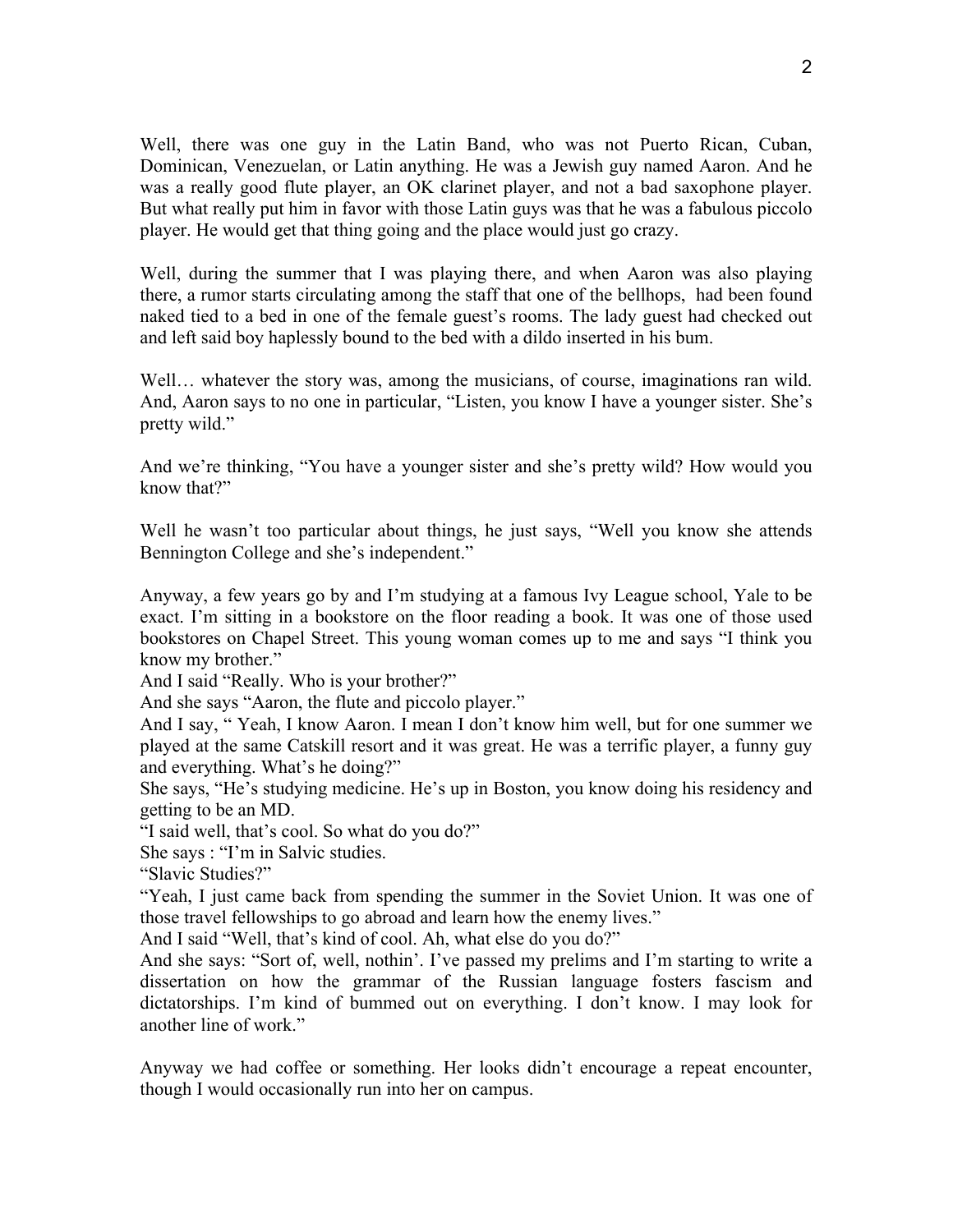Time goes by, and I'm living in an SRO in Manhattan. That's Single Room Occupancy as in cheap flop with bathroom down the hall, hot and cold running junkies, hookers, rats and roaches. Well, I get a call from the contractor at Radio City Music Hall and he says, "Listen, I need a sub for the show on Saturday afternoon. Not Saturday night, just the matinee performance. And I was given your name. Can you could come in and read the show?

And I said "Yes. Sure, I'll do it." Of course, I was nearly starving, so any gig that paid that kind of money was a godsend. I took the gig.

They had a little rehearsal in the morning, a talk through really, so we could mark up any strange repeats, cues, transpositions, or cuts. And I went to the rehearsal and after the rehearsal most of the guys went to Studio H. Now Studio H is actually Herlihy's Bar. But all the technical people at Radio City, NBC and Roc, called Herlihy's Bar, Studio H.

Most of the musicians went to Studio H and I went to Studio H, also. But I'm nervous because I need the money and a good rep, so I don't drink anything. I'm sitting in my tux by myself at a table with a coffee and a sandwich, which is all I could afford. I'm thinking about what I have to do. And this woman comes up. And, it's Aaron's sister!

And I say: "Wow, What are you doing here?"

And she says: "Well I work for… I can't remember: AP, UPI, Reuters, or one of those news organizations that had offices in Rockefeller Center.

And I say: "Oh, that's really cool. So what's exciting about your job?"

"Well I was just in Vietnam for six months. (It's the height of the Vietnam War.) And I had an interesting assignment."

"Really, what was that?"

"Well you know, they give these guys R&R. They rotate them out and they go to Guam, Manila, sometimes they go to Hong Kong, but the big one they go to is of course Bangkok, Thailand. And you know it was crazy. So, my boss says, 'You go to Bangkok and report what these guys do on R&R. Don't get too juicy, but write a good article.'"

So she says to me, "Well, I get to Bangkok and of course it's just a smorgasbord of sex, drugs, alcohol, and thrill games. These guys are a big source of money for the locals."

Well, she witnessed everything you can think of. You can imagine these GI's have been under a lot of stress and they're doing drugs, drinking a lot and they are going to the red light district where they are getting all kinds of stuff done to them.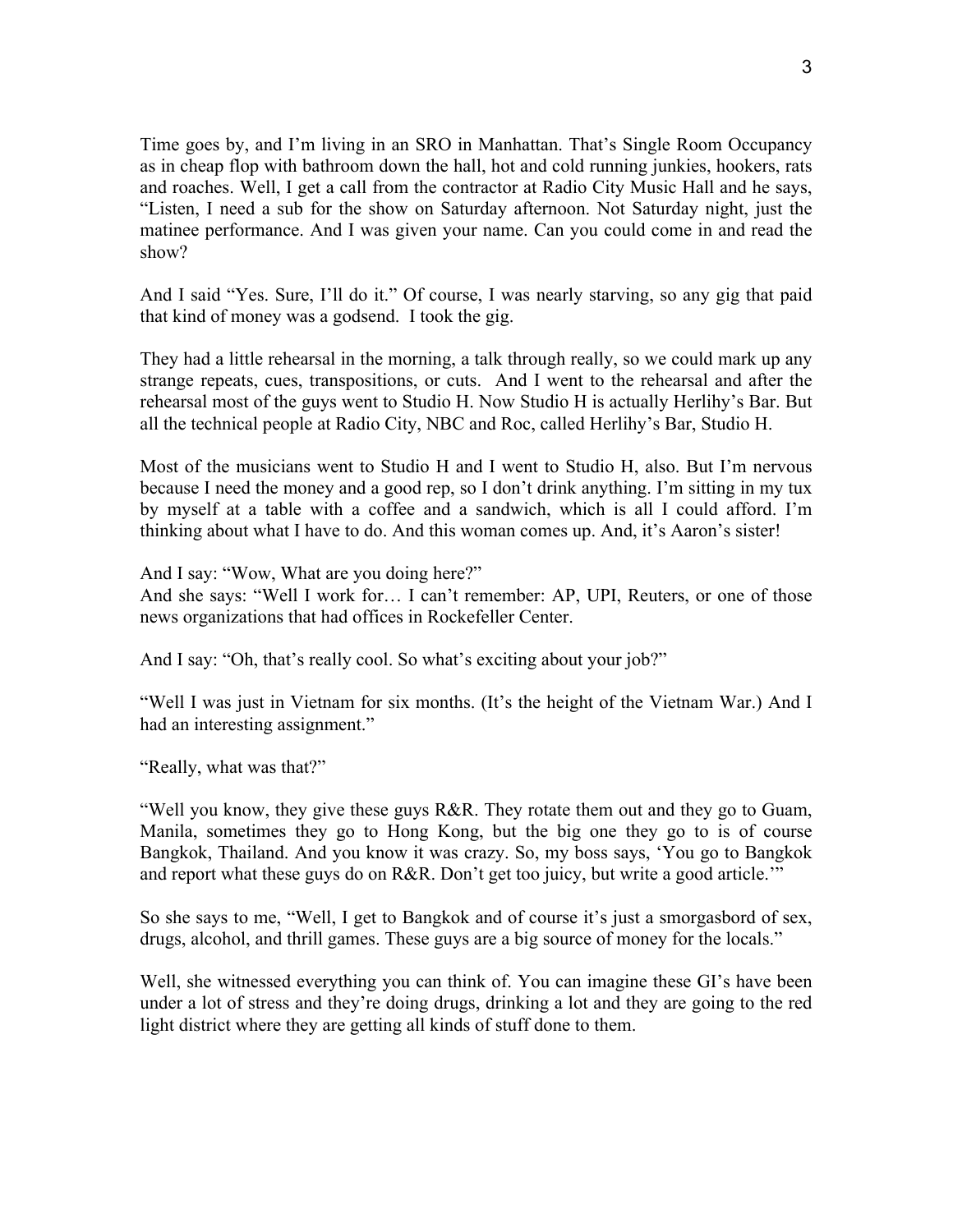It's terrific. But, you know, she's getting a little excited by all this action. As she said: "I was getting a little hot in the pants. I'm watching all this stuff all the time and nothing is happening to me."

And so I said to myself, rather she said to herself: "Maybe there is something for me here."

One day she happened to be in a medium sized city outside of Bangkok. And she's made some inquires among the usual sources: cab drivers, bartenders, and hairdressers. "Do you know if there is a place that caters to women here? You know a place a woman can go to and have a good time, good experience. But not just the usual stuff maybe something a little different. The usual stuff you can get anywhere, something pleasurable and different. Maybe even a little kinky."

She finds out that there's a place she can go to. Well, she goes to this place and it's an old British rubber baron's mansion. She knocks on the door, and is introduced around and she says, "I was given this address by so and so, and he said that I could have some sort of special treatment. A treatment that would be extraordinary and memorable for a woman<sup>"</sup>

And they say, "Well of course. That's possible, but we ask that there be some discretion about this and it will not be cheap."

And she thinks, "Well, I haven't any place to spend my money." And so they worked out a price and, they say, "OK. Come back tomorrow and we entertain you."

So she returns the next day, on the back of a motor scooter of course, because those are the taxis. She enters and, "Pleased to see you again and we are here to give you greatest pleasure."

They took her into this room and it was like the spa of spa for beauty treatments. Mud packs, and this and that. Massage, baths, the works. And she said they depilated her *everywhere* and made sure her arms, underarms and legs were hair-free and smooth; all over smooth and very sensitive from the razor and waxes. They gave her a beautiful haircut. Did her nails. Everything.

"Just amazing, she said, this isn't really a sexual experience, but, you know, it's pretty nice."

And they said, "You not done yet."

And she says, "Well what do you mean "you not done, yet".

No, no this not 'sperience.' This is prep-er-LA-tion. The prep-er-LA-tion, for the 'sperience.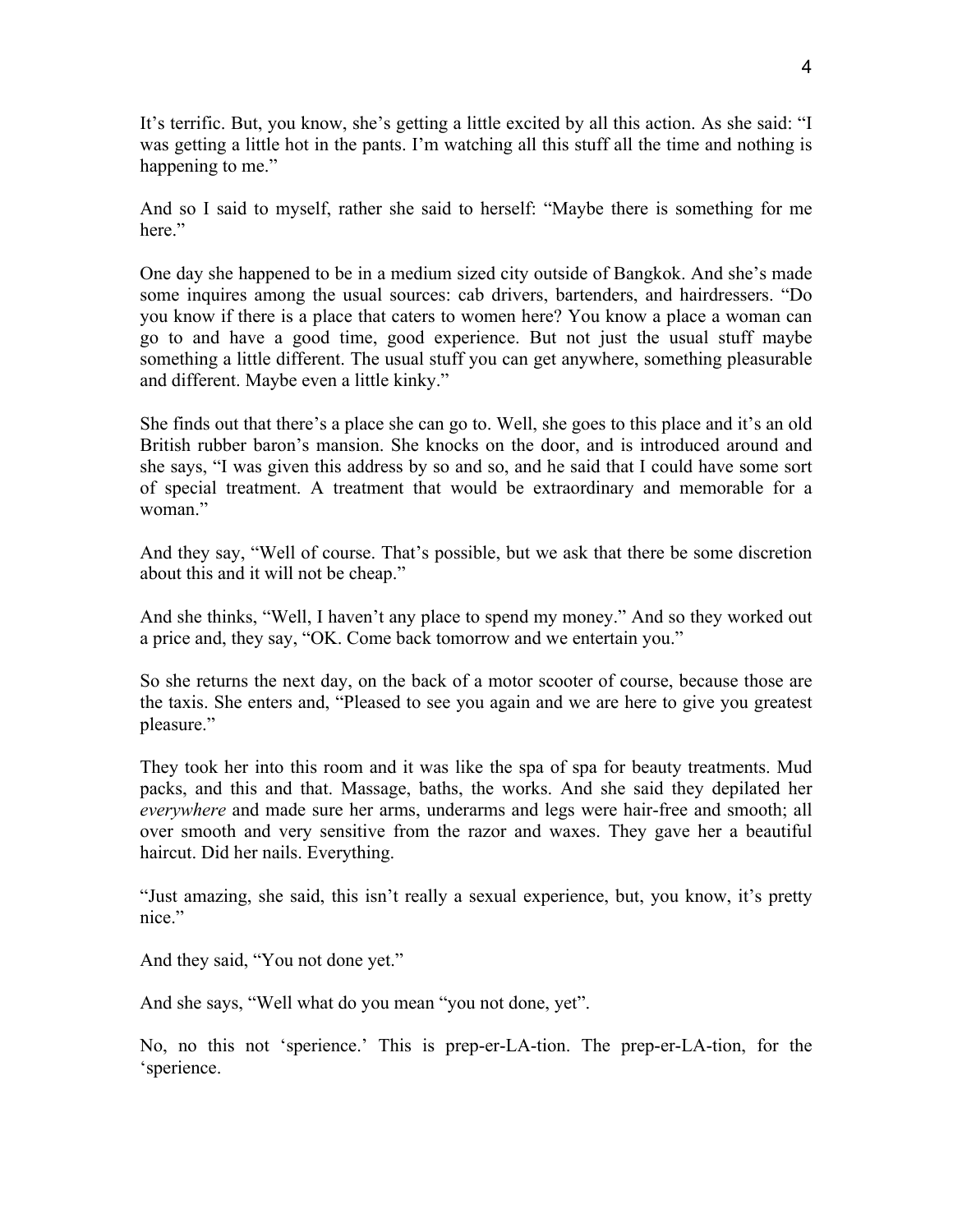So she says "Okay."

How does it get any better than this? And she there, lying on this wonderful, wonderful couch. Comfortable. It's kind of a table-height couch. But she said it had a certain comfort, like a big hand holding you.

These three women came in and they started applying this emollient. This very wonderful smelling stuff about her neck, her body, her breasts, and all over her belly, her buttocks, her thighs, her lips, her knees, her ankles, and the even soles of her feet. *Everywhere*.

The whole room started taking on this wonderful aroma, she said, it was just to die for. Just the aroma was making her hot, she said. There must have been some pheromones or something in there that just … just had her aroused *to* the very edge, but not quite at the edge. The fingers of the girls who were applying the emollient seemed electric, sending tiny shivers up her hypersensitive skin.

So, they say, "Move up." and they bring these stirrups. Like they have in gynecological examination rooms. She starts getting very nervous. They bind her arms and feet with soft velvet ribbons.

She says, "Well, now, wait a minute. I don't want to do something where some guy with an elephant-sized Johnson sticks it to me. Or some water buffalo, or other farm animal, or some machine gets involved."

"O, no,no.no.no. No worry, No worry, No worry. Velly nice here. Is wonderful place. Is beautiful. Quiet music. Is beautiful. Belly nice, belly nice, nice here. Beautiful place. Good for you."

And the environment *was* very, very inviting and reassuring. All the lighting was indirect. The light bulbs were hidden someplace. It was as if the light were filtered through opium golden thin skin.

And the three girls leave.

So, she's in this room. Dimly primordial pre-dawn lit room. And she thinks to herself "Now what?"

And it's very, very quiet. Almost too quiet. And she's aware of her breathing, And she can hear her heart beat, which is very rapid. And she's … very sexually aroused…. She's nervous…and not quite ... ready And yet she's anticipatory … and fearful ... and she's not sure And then there's this amazing sound.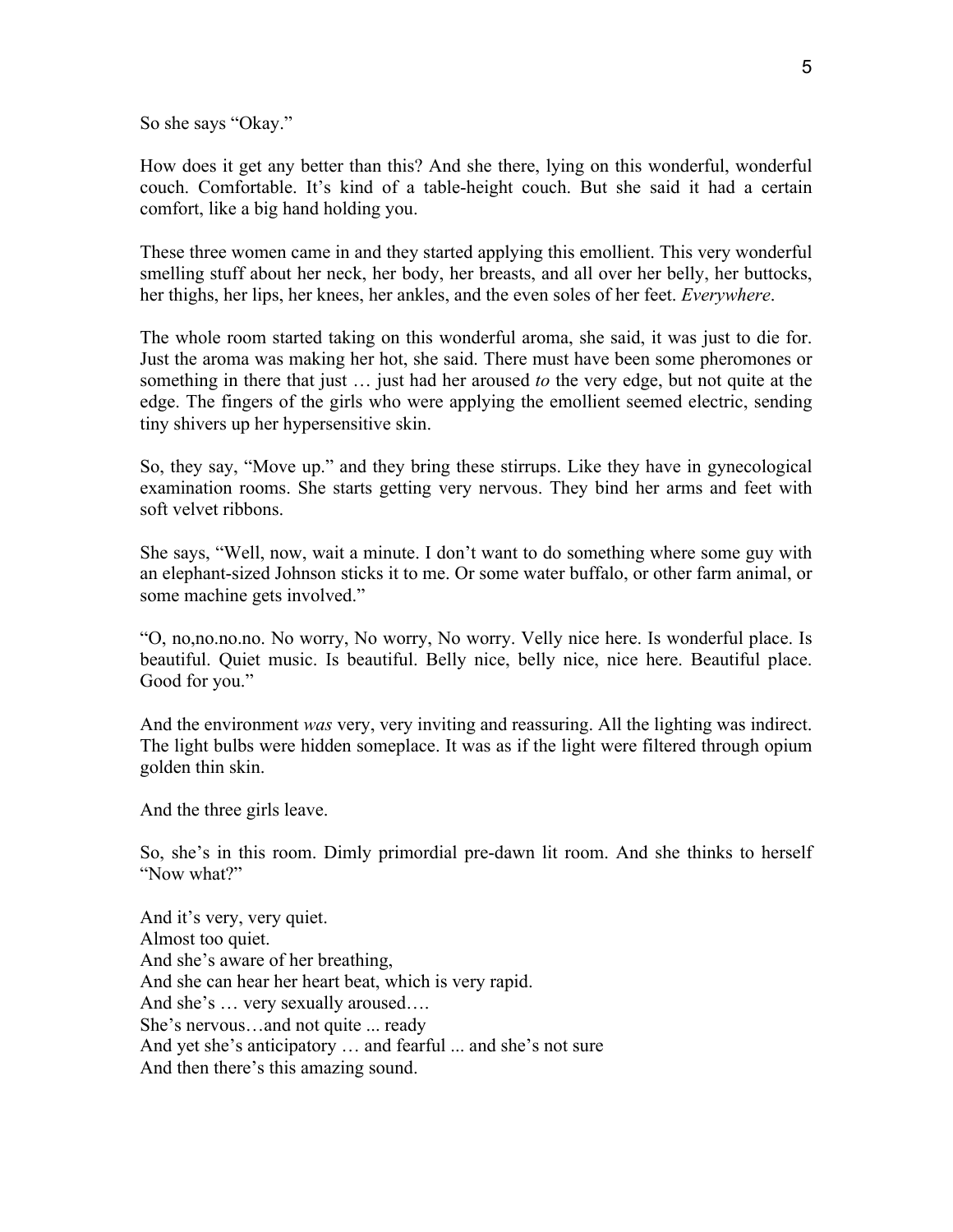The sound was barely audible. It was a rhythmic and pervasive, yet mysterious drumming. Divining the source of the sound was like a Zen koan. It could have been a hundred drummers beating out the same rhythm on microscopic drums with hummingbird feathers. The result was a subliminal rhythmic throbbing.

She opened her eyes and sees blue ellipses fluttering about the room. They were everywhere: scores, hundreds, and hundreds. Maybe even thousands.

The ellipses are the iridescent patterns of the wing beats of hundreds of Blue Morpho butterflies illuminated by black light.

It was better than opium. It was better than an acid trip. It was just amazing. She thought maybe they doped me with opium, or some rare Asian hallucinogen. She was enjoying the trip.

And then these butterflies alighted so carefully, so lightly, and ever so lightly and gently on her body. One landed on one of her nipples and just ever so quietly and carefully started sucking the emollient from her nipple. And more started sucking her breasts and her belly and her ears and her nose. They landed on eyes, her lips, and in the curve of her neck … around her shoulders and on her belly, and of course in her sex … they crawled into her sex and onto it and little mouth parts of the butterflies ever-so-gently … everever-so-gently… just taking one … little taste of the emollient at a time … just one little butterfly taste ... a little minor suck, like a little tiny lick … the tiniest of tiniest licks, but scores of them were doing this … and her body started to undulate and it started to rock ... and it started to move around and she was straining against the velvet ribbons with which she was bound … and she wanted to scream but she was afraid to scream for fear that it would end.

And she was bound and pent, and pent and bound and she was moving and her belly was undulating out of control…and her back was moving up and down on the table. And her legs were shaking, and shaking and almost starting to cramp.

More butterflies arrived on her body. When they would fly off, the air from their wings caused another sensation. And there was the sensation of hundreds of butterfly feet touching her flesh and mouthparts kissing and sucking her everywhere and of air and blowing and licking. The small probing proboscises of the butterflies were stimulating all the seven Hindu orifices of a woman and the vast skin of her body.

And she was arching and reaching and seeking and finding newer and higher levels of pleasure. The sensations were brushing the threshold of pain. She began rocketing through layers and layers of orgasms. Meta woman sounds starting from deep inside her hips, passing through her undulating belly and rattling her straining throat and uvula in a final explosion of raw guttural sexual moans and whimpering cries. Her perspiration ignited the emollient and excited the butterflies to greater feeding frenzies.

And then, finally, she forgot everything.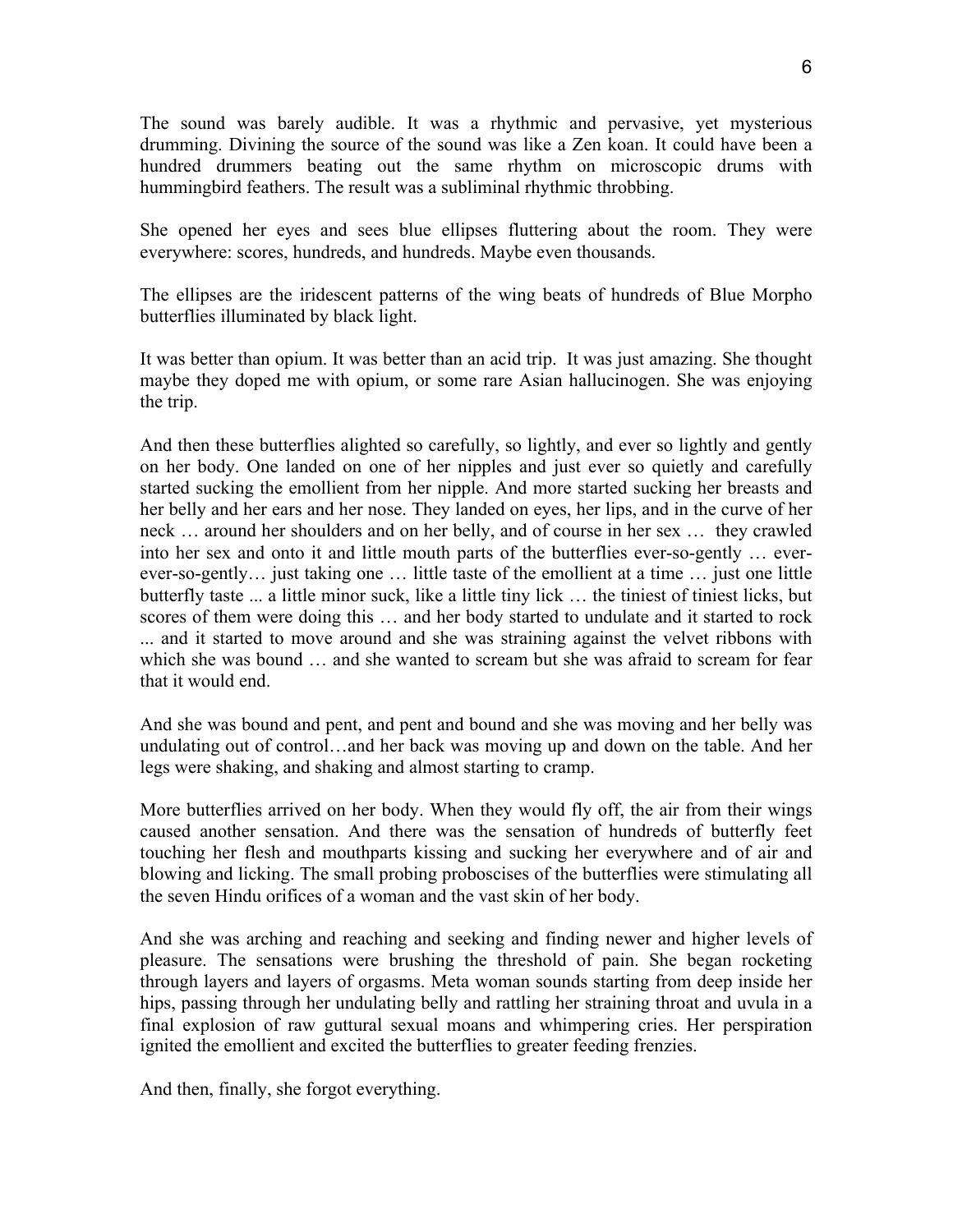Well, she said. She didn't know what time later she awoke, but she was nicely dressed in a silk robe. All evidence of the emollient had been removed. Her hair was well done. Makeup had been applied, which was something she rarely, if ever used, but it seemed to fit her newfound sense of womanliness.

And her clothes were freshly cleaned and laid out beside her.

After she dressed and was leaving, they greeted her in the large front room.

And they said in that very direct Asian way, not exactly interrogative, and not exactly imperative: "You have good time."

And that, my friends, is the butterfly lady story.

Now, I have been relating this tale regularly since the late 1960's when I first heard it from my reporter friend. I never thought that anyone would begin to verify the truth or facts of such an event, much less try to duplicate the very experience.

 $\mathcal{L}_\text{max}$ 

A lepidopterist of my spouse's acquaintance claimed no blue morpho's lived in South East Asia; only the male blue morpho is blue, and that the prehension of food is with the feet not the mouthparts, which remove food from the legs and feet. Humorless scientists have ruined many a good tale.

As it happens, a few years back I was traveling with Eugenia, the woman, who at the time was my European music agent. While riding the TGV from Paris to Marseilles for a series of concerts, the subject of travel came up. Being rather close friends I related the story of the butterfly lady to her. The story took many kilometers, as I had to translate it into French, since Eugenia was adamant that I speak French in France, even though Eugenia was a native English speaker born and raised in Chicago. After I had related *L'histoire de Madame de papillon,* she questioned me very closely about some of the details. Since, I am frequently almost "out-of-body" when in raconteur mode, I was perhaps not as convincing in the details as she would have desired. Having spent the previous two weeks in Poland and Hungary, French was neither on my tongue, nor in my ear.

Eugenia told me that she and her college roommate had traveled extensively in Indo-China, and had never found a place that catered solely to women. Even later traveling on her own in South East Asia, she never discovered any establishments catering to women. She even admitted to going to a Bangkok entertainment house that specialized in transvestites and sampling the services of a most beautiful young Tamil man, who enjoyed dressing like the famous Tamil film actress, Shriya Saran. Among his entertainments was a huge repertoire of "Bollywood" songs, which he sang in that particular nasal Indian soprano voice.